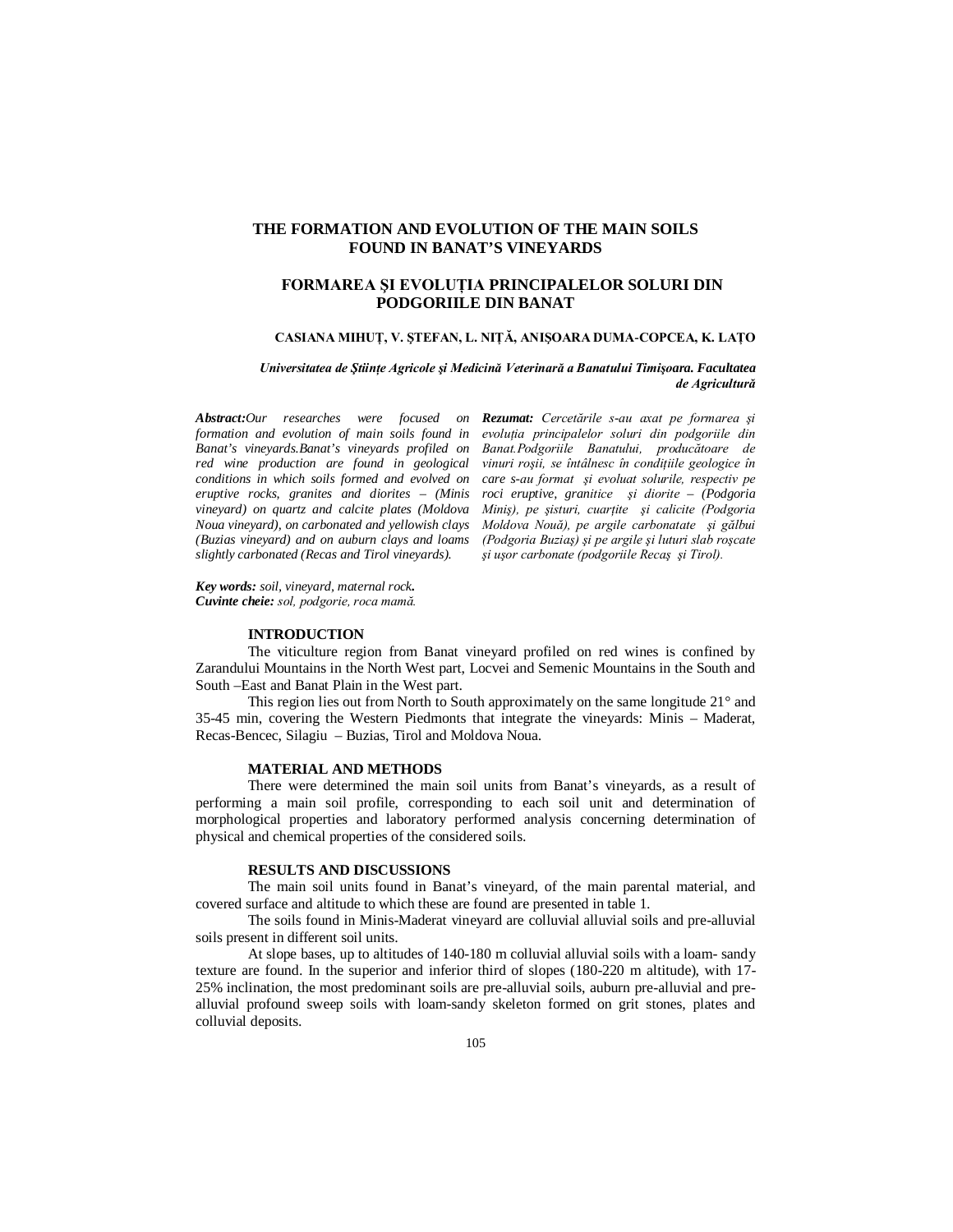## The main soil types in Banat's vineyard

# *Table 1.*

| Soil unit                                                              | Maternal rock                                                        | Covered surface<br>% | Altitude    | Slope<br>$\%$  |
|------------------------------------------------------------------------|----------------------------------------------------------------------|----------------------|-------------|----------------|
| MINIS - MĂDERAT VINEYARD                                               |                                                                      |                      |             |                |
| Colluvial alluvial, loam-sandy                                         | colluvial deposits                                                   | 15                   | $140 - 180$ | $\overline{4}$ |
| Pre-luvisoils, eroded, with<br>skeleton, loam-sandy                    | grit stones and plates                                               | 30                   | 200         | 25             |
| Auburn pre-alluvial,<br>superficial, with loam-sandy<br>skeleton       | grit stones and plates                                               | 30                   | 220         | 17             |
| Pre-alluvial soil, profound<br>sweep                                   | grit stones and plates                                               | 25                   | 225         | 8              |
| <b>RECAS - BENCEC VINEYARD</b>                                         |                                                                      |                      |             |                |
| Pre-alluvial soil                                                      | Loams and clays                                                      | 30                   | 170-180     | $2 - 4$        |
| Erodisoil, euthric                                                     | Carnonated loams and<br>marls                                        | 30                   | 150-170     | $10-20$        |
| Pre-alluvial soil, gleyed                                              | Loams and clays                                                      | 40                   | 120-150     | $10-12$        |
| SILAGIU (BUZIAS) VINEYARD                                              |                                                                      |                      |             |                |
| Pre-alluvial soil, slightly gleyed                                     | Carbonated red clays                                                 | $30-40$              | 200-300     | $12 - 18$      |
| Auburn pre-alluvial, soil,                                             | Altered micro-plates                                                 | 20-30                | 180-250     | $12 - 18$      |
| TIROL VITICULTURE CENTRE                                               |                                                                      |                      |             |                |
| Stagnant pre-alluvial soil                                             | Clays                                                                | 30-40                | 160-180     | $2 - 4$        |
| Slightly eroded pre-alluvial soil                                      | Clays                                                                | $40 - 50$            | 140-160     | $8 - 15$       |
| MOLDOVA NOUĂ VITICULTURE CENTRE                                        |                                                                      |                      |             |                |
| Lythosoil, skeletal                                                    | Plates                                                               | 30                   | 250-350     | $10 - 15$      |
| Lythosoil, skeletal, slight eroded,<br>formed on slopes and hard rocks | Quartz and plates                                                    | 40                   | 160-200     | $15 - 20$      |
| Soil complex with alluvial soils,<br>districambosoils and stagnosoils  | Colluvial materials<br>from marls, hard rocks<br>and calcite plates. | 30                   | $4 - 5$     | 9              |

Most of grapevine plantations from the Southern part of vineyard are characterized by these soils types offering optimal conditions for growth and developing of grapevines especially for obtaining red wines.

On plateaus the most predominant soils are pre-alluvial, profound sweep soils on grit stones and plates.

The dominant soils in Recas vineyards are: pre-alluvial soils, eutric erodisoils and gleyed pre-alluvial soils formed on clays, loams, marls and carbonated loams.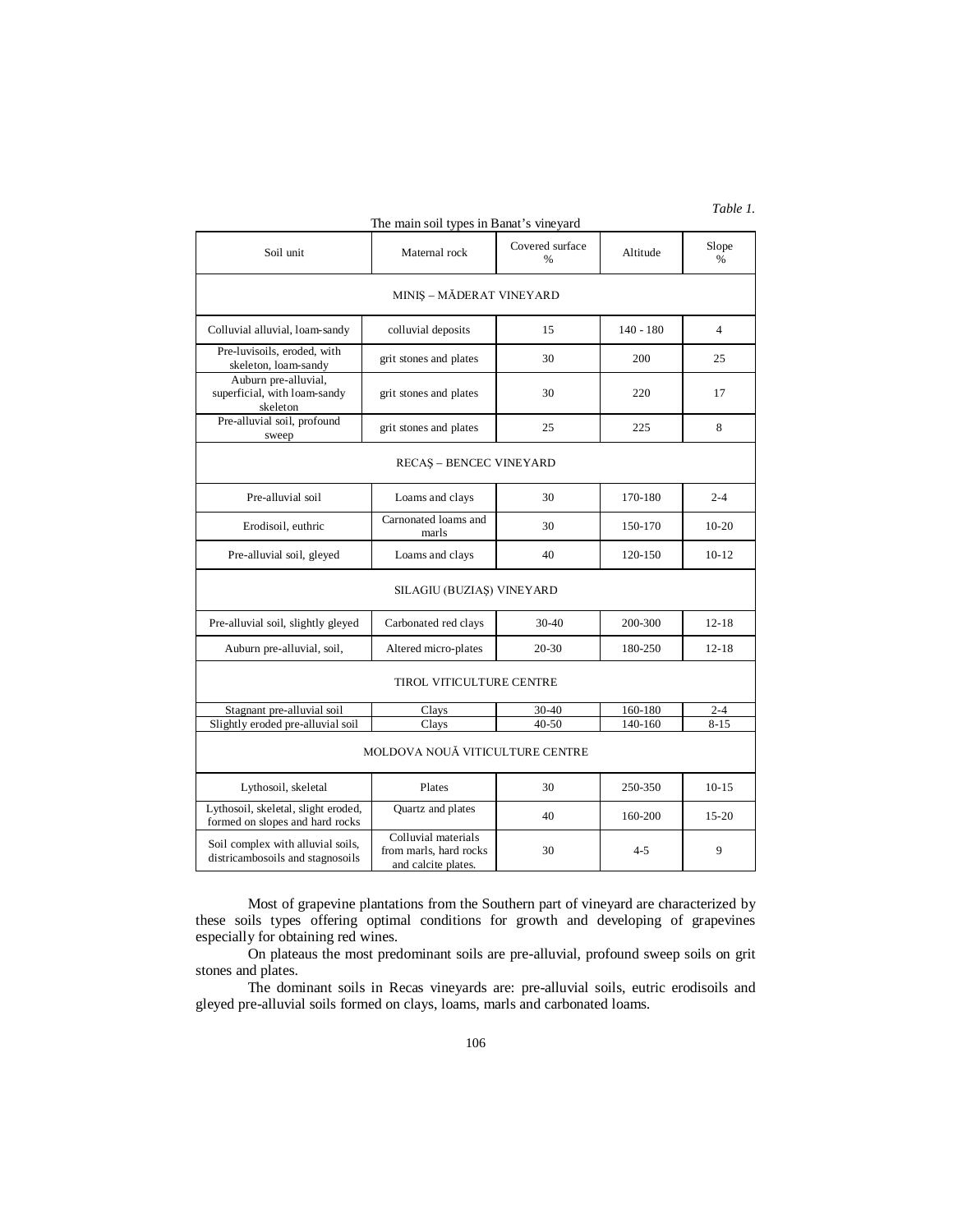The soils found in Recas comparing with those found in Minis are more profound but heavier due to loam-clayed or clay-loamy texture. In regions where water stagnation occurs as a consequence of clayed background, land sliding may also occur. Generally, these soils offer optimal growth and developing conditions particularly black soils.

In Silagiu, on large surfaces (on plateaus and mid-slopes), there are found the following soil types: slightly gleyed pre-alluvial soils, auburn pre-alluvial soils, poorly developed skeleton soils formed on altered micro-plates.

In Tirol hillside region, there are found slight eroded pre-alluvial soils evolved on medium podzolic clays. Moldova Noua viticulture centre was generally formed on hills characterized by lythosoils found on different developmental stages.

The soil complex similar with alluvial soil type, districambisoils and stagnosoils formed on marls, plates and calcites are found at slope bases.

On altitudes of 160-200 m, in the middle third of slopes, the predominant soil type is skeletal lythosoil slightly eroded formed on quartz and plates while on plateaus and superior part of slopes at altitudes of 250-300 m, skeletal lythosoils are dominant on slants of 10-15%.

### **CONCLUSIONS**

The researches developed in Banat's vineyards regarding the main soil units, allowed us to conclude that:

- soils found in Minis-Madedrat vineyard are pre-alluvial soils of zonal type represented by various soil units and colluvial alluvial soils.
- Most of grapevine plantations from the Southern part of vineyard were set up on these soil types offering optimal growth and developing conditions for grapevines and particularly for red wine grape varieties. The most predominant on plateaus are pre-alluvial profound sweep soils on grit stones and plates;
- the dominant soils in Recas vineyard are: pre-alluvial soils and erodisoils formed on clays and loams, carbonated loams and marls.
- These soil types are offering optimal growth and developing conditions for grapevines and particularly black soils;
- in Silagiu, there are found poorly gleyed pre-alluvial soils, auburn pre-alluvial soils, poorly developed skeleton soils formed on altered micro-plates.
- In Tirol hillside region, there are found pre-alluvial soils such as slight eroded prealluvial soils, stagnisoils, slightly eroded evolved on medium podzolic clays;
- In Moldova Noua viticulture centre, there are found rich skeletal soils like lythosoils (skeletal) in different developmental stages.

The soil complex formed on small slopes of 9% consists of: alluvial soils, districambisoils and stagnisoils evolved on marls, plates and calcites found at slope bases.

 At altitudes of 160-200 m, in the superior middle third of slopes, most dominant soils are those skeletal formed on plates and quartz while on plateaus and upper part of slopes, strongly skeletal soils, medium podzolic of lythosoil type are found.

#### **BIBLIOGRAFIE**

1. BACIU I.,VANC F. - Sistemul de tăiere şi conducere la principalele soiuri cultivate în podgoria Miniş - Măderat. SCPVV Miniş. Volum omagial, 1987.

2. CALISTRU GH. - Studiul ecologic al soiurilor de struguri pentru vin din podgoriile Banatului, Teză de doctorat.

3.GOIAN M. ŞI COLAB. - Fertilizarea şi protecţia plantelor horticole. Edit. Mirton, Timişoara, 1997.

4. EHRLER , I.I. - Banatul de la origini până acum. Editura Facla Timişoara, 1986